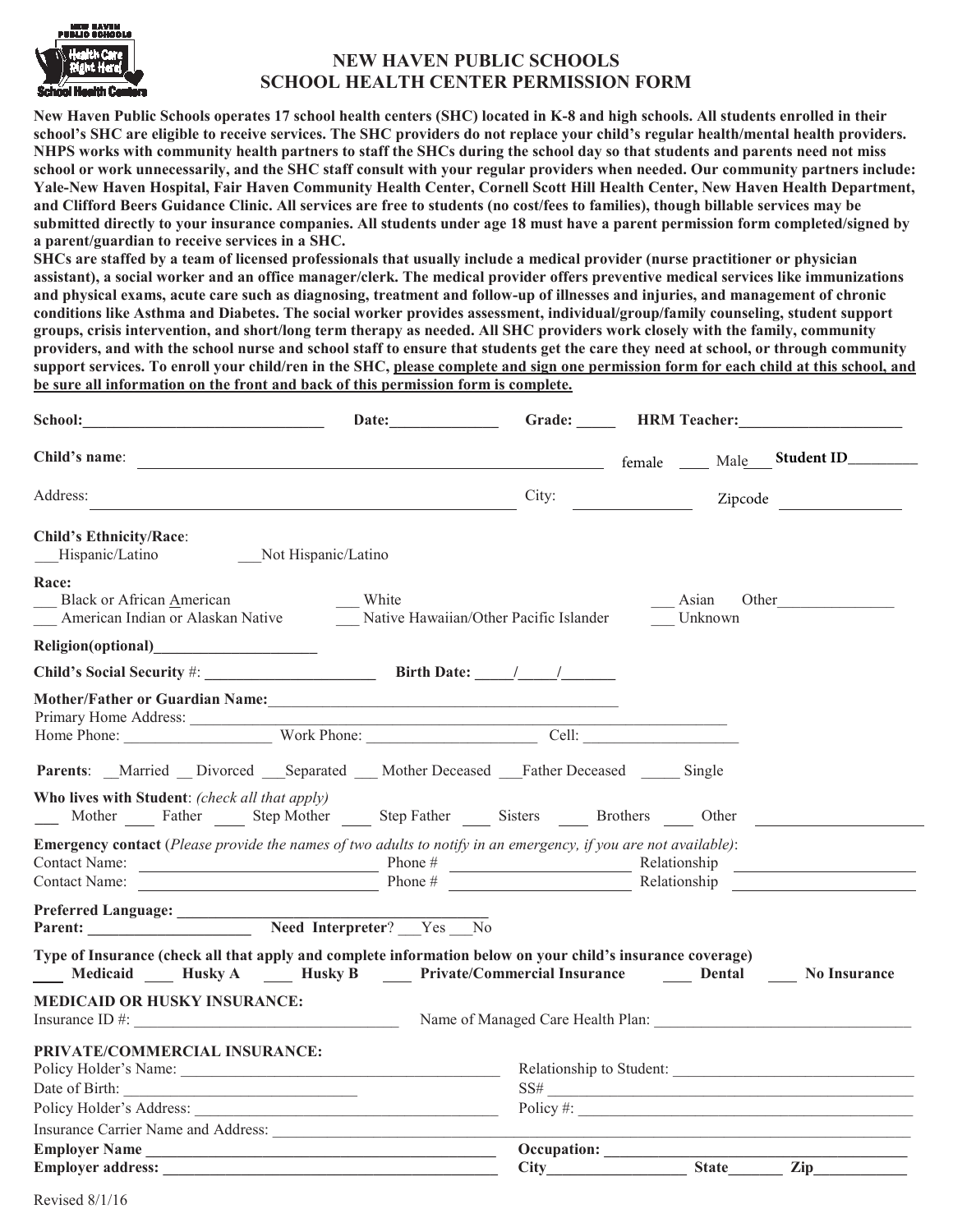|                                                 | Where do you usually get your child's medical care? |                                 |                                   |                             |                  |
|-------------------------------------------------|-----------------------------------------------------|---------------------------------|-----------------------------------|-----------------------------|------------------|
| Community Health Center                         |                                                     | Hospital Clinic                 | Other Type                        |                             | Unknown          |
| <b>Emergency Room</b>                           |                                                     | Military Clinic                 | Private Doctor                    | Walk-in-Clinic              |                  |
| <b>Health Department Clinic</b>                 |                                                     | NoRegular Source                | <b>School Based Health Center</b> |                             |                  |
| <b>Name of child's Primary Health Provider:</b> |                                                     |                                 | <b>Phone:</b>                     | Date of last Physical Exam: |                  |
| <b>Name of Child's Dentist:</b>                 |                                                     |                                 | <b>Phone:</b>                     | Date of last Dental Exam:   |                  |
| <b>Preferred Pharmacy: Name/Address:</b>        |                                                     |                                 |                                   | <b>Phone:</b>               |                  |
|                                                 |                                                     | <b>NEW HAVEN PUBLIC SCHOOLS</b> | - SCHOOL HEALTH CENTERS           |                             |                  |
| Clinton Avenue                                  | $(475)$ 220-3318                                    | Fair Haven                      | $(475)$ 220-2643                  | Hillhouse                   | $(475)$ 220-7555 |
| Brennan-Rogers                                  | $(475)$ 220-2216                                    | King-Robinson                   | (475) 220-2791                    | Wilbur Cross                | $(475)$ 220-7444 |
| Lincoln-Bassett                                 | $(475)$ 220-8516                                    | Roberto Clemente                | $(475)$ 220-7617                  | Career                      | $(475)$ 220-5041 |
| Davis Street                                    | $(475)$ 220-7815                                    | Mauro-Sheridan                  | (475) 220-2815                    | Hill Central                | $(475)$ 220-6119 |
| Truman                                          | $(475)$ 220-2122                                    | Troup                           | (475) 220-3076                    | Barnard                     | $(475)$ 220-3584 |
| Domus Academy                                   | $(475)$ 220-6762                                    | Riverside Academy               | $(475)$ 220-6704                  | John S. Martinez            | $(475)$ 220-2017 |

## **SCHOOL HEALTH CENTER SERVICES AVAILABLE TO STUDENTS:**

### **Ages 3-18:**

School Physical Exams Treatment of Asthma, Anemia, Acne and Other Health Problems Nutrition and Weight Counseling Referral for Specialty Care Immunizations Mental Health Individual and Group Counseling Diagnosis and Treatment of Minor Illness/Injuries Issue-oriented Support Groups Substance Abuse Education/Counseling Crisis Intervention

**Ages 12-18:** HIV/AIDS/STD Education, Counseling and Testing

HIV/STD Prevention (including condom availability) Pregnancy Testing Reproductive Health Contraceptive services available to female students

# **DOES YOUR CHILD HAVE A HISTORY OF ONE OF THE FOLLOWING (Please circle YES or NO):**

## **YES NO IF YES, PLEASE EXPLAIN:**

|                | N | Allergy to food or medicine<br>Taking medication regularly                                                      |
|----------------|---|-----------------------------------------------------------------------------------------------------------------|
| 3 <sub>1</sub> |   | Chronic health problem such as: asthma, diabetes, TB, heart disease, vision, hearing, dental or speech problem. |
| 4.             |   | Hospitalization, surgery or major illness                                                                       |
|                | N |                                                                                                                 |
|                |   | Significant injury or accident                                                                                  |
| 6.             | N | Has your child ever been referred for counseling?                                                               |
|                | N | Does your child have any emotional, social or behavioral problems?                                              |
| 8.             | N | Does your child have school attendance problems?                                                                |
| 9              |   | Has your child experienced major stress event in past year such as a move, loss of or illness of loved one,     |
|                |   | bullying, violence?                                                                                             |

I have read the materials supplied to me regarding the services of the School Health Center and I give permission to the above named student to use the services provided by the School Health Center for as long as she/he is enrolled in the New Haven Public Schools. I do *not*, want my child/ward to receive the following services from the School Health Center:

1. 2. 3.

As the parent/guardian of the student identified above, I understand that I may revoke the permission at any time for any reason and that I may add to or subtract from the services I do not want my child/ward to receive by informing the School Health Center staff in *writing* that I wish to withdraw or change my permission/instructions. I give the SHC staff permission to communicate with key school personnel if needed, to facilitate quality case management. Furthermore, I give permission to the School Health Centers to release information regarding treatment and/or services to the above insurance providers for the purpose of billing. I authorize payments to be made directly to the agency providing services or New Haven Public Schools. I also acknowledge receipt of the SBHC Privacy Notice.

**Signature (Parent/Guardian) Date**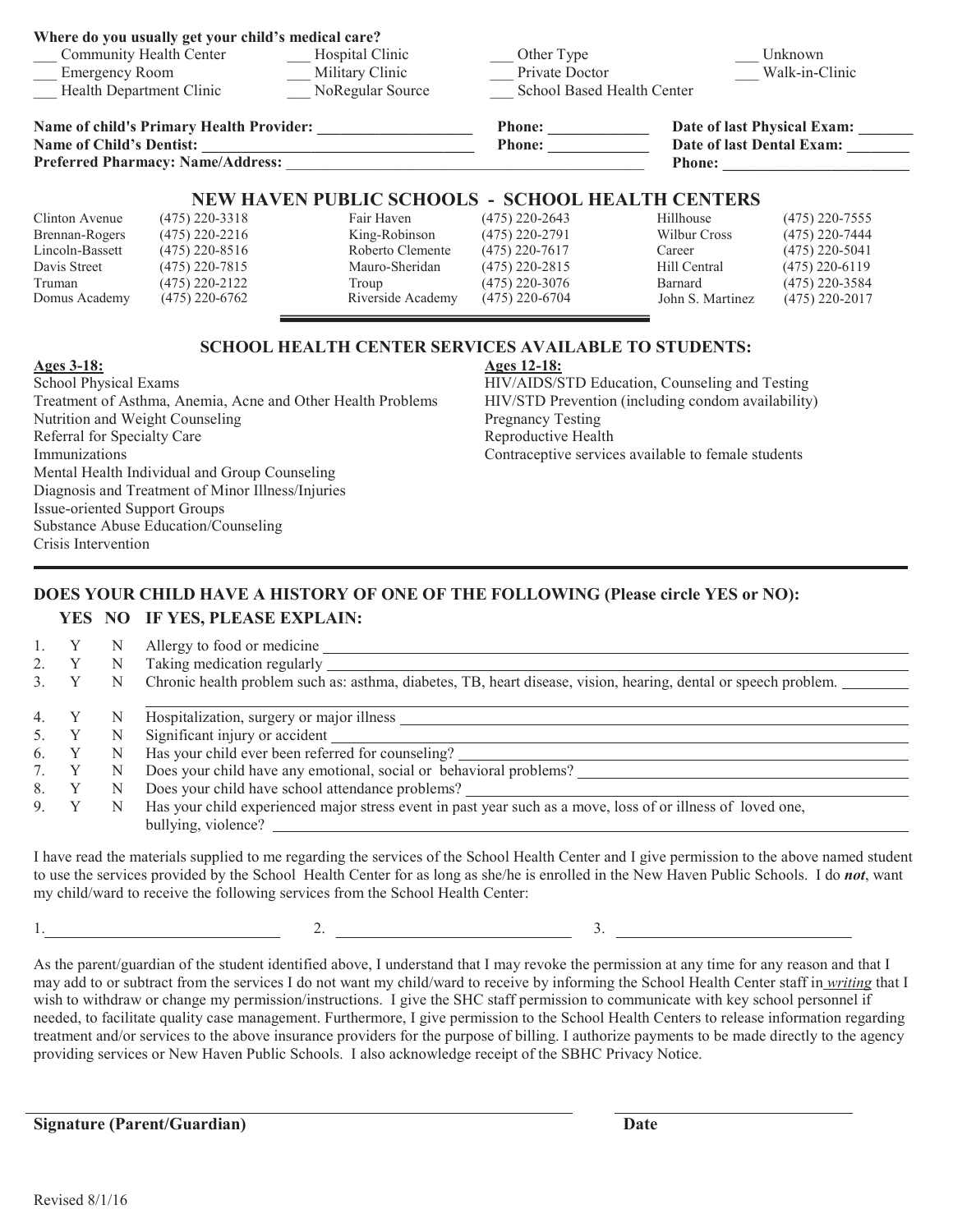#### **NEW HAVEN SCHOOL-BASED HEALTH CENTERS**

#### **PRIVACY NOTICE**

According to federal law, we are giving you this Notice of Privacy Practices. It describes how we may use and share your child's protected health information (PHI). If you are 18 years old or older or an emancipated minor, ' your child' refers to you. It also describes your rights to access your child's PHI. "**P**rotected **H**ealth **I**nformation" (PHI) is information about your child, including demographic information that may identify your child and that, in any way, relates to your child's physical or mental health

#### **PLEASE READ THIS NOTICE CAREFULLY.**

New Haven School-Based Health Centers (SBHCs) are committed to respecting your and your child's privacy. Therefore, we are required to abide by the terms of this Privacy Notice. We may change the terms of this notice at any time. Updates/revisions will be posted in your child's health care provider's office. Copies will be available upon your request.

#### **How We Will Use and Disclose Your Child's PHI With Your Signed SBHC Consent**

Once you sign the SBHC Permission Form, we will provide direct medical/mental health care to your child, even if you are not present at the time we see your child for services. After the permission form is signed, we may share your child's PHI in order to carry out treatment, payment and/or healthcare operations. Here are some specific examples of how we will share your child's PHI.

**Treatment**: In order to ensure the highest quality of service for your child, we will use and share your child's PHI to provide, coordinate or manage your child's medical/mental health care. We will share only information that is necessary for your child's health and welfare. We may share PHI with other providers/clinics that contribute medical/mental health care to your child located within or outside the school. Examples of providers include but are not limited to: school nurse, nurse practitioners, medical doctors, social workers, dentists, professional counselors, outreach workers and medical assistants. Furthermore, the SBHC may need to exchange information with a representative(s) of the New Haven Public Schools. We may also use and share your child's PHI with a member of your family, a relative, a close friend or any other person you identify on your child's SBHC Permission Form. This will include notifying people identified as an emergency contact on your child's consent form. In addition, during a parent guidance or family counseling session, we may disclose your child's PHI to you and those present.

Payment: Your child's PHI will be used and shared to obtain payment for health care services if you have insurance. This may include certain activities that your health insurance plan may undertake before it approves or pays for the health care services. In addition, we may use and share your child's PHI to help you and/or your family to obtain medical insurance (such as HUSKY) and services from other social service agencies.

**Healthcare Operations**: In order to ensure the highest quality of service possible to your child, we may use and share your child's PHI in order to support the business activities of the clinic. These activities include, but are not limited to, quality assessment activities, employee review activities, supervision of employees, training of students, and licensing. We will send a pass to your child's teacher for your child to come to the clinic for an appointment. We may call your child by name over the school's intercom system to come to the clinic. We may telephone you to remind you of your child's appointment. Furthermore, we will share your child's PHI with third party "business associates" necessary to perform various activities for the clinic. Whenever an arrangement between our office and a business associate involves using or sharing your child's PHI, we will have a written contract that contains terms that will protect the privacy of your child's PHI. Only relevant information that is necessary for the business associate to perform its duties will be shared.

The above examples are not inclusive of all the activities related to payment, operations and treatment. Other activities NOT related to payment, treatment, and operations will require that you give us **written authorization**, unless otherwise permitted or required by law as described below. You may revoke this authorization in writing at any time.

#### **Other Ways We May Use or Disclose Your Child's PHI With Your Written Authorization Or Opportunity to Object**

We may use and share your child's PHI with your written authorization or opportunity to object in the following instances. If you are not present or able to agree or object to the use of the PHI, then your child's provider may, using professional judgment, determine whether the disclosure is in your child's best interest. In this case, only the minimal necessary PHI that is relevant to your child's health care will be disclosed.

**Communication Barriers**: We may use and share your child's PHI if a provider or other staff member in the clinic attempts to obtain consent from you but is unable to do so due to substantial communication barriers. If the provider determines, using professional judgment, that you intend to consent to the use of your child's PHI, the provider will do so. In order to serve you better, we may engage the aid of interpreters when a language barrier exists.

Potentially Harmful Activity: You may request, in writing, that a SBHC site will not release yours or your child's PHI to a particular individual/agency if you believe such a disclosure may result in potential harm to you or your family's safety.

**Outside Referrals:** We will require a written authorization to release your child's PHI to a third party i.e.: community medical/mental health provider or an agency in which there has been no previous or current relationship.

**Emergency Treatment**: We may use or share your child's PHI in an emergency treatment situation. We will try to obtain your consent as soon as reasonably practical after the delivery of treatment. If your provider or another health care provider in the clinic is required by law to treat your child and the provider is unable to obtain your consent, he or she may use or share your child's PHI in order to provide a high quality of emergency care.

#### **How We Will Use or Disclose PHI Without Your Consent, Without Written Authorization Or Without Opportunity to Object**

The following are examples of other ways we may use and share your child's PHI without your consent, written authorization or opportunity to object. These are some examples in which we are required by law to share your child's PHI.

**Required by Law**: We may use or share your child's PHI if the law requires it. The use of your child's PHI will be made in compliance with the law and will be limited to relevant requirements of the law. You will be notified, as required by law, if we use and share your child's PHI in this way.

Public Health: We may share your child's PHI for public health activities and purposes to a public health authority that is permitted by law to collect or receive the information. The disclosure will be made for the purpose of controlling disease, injury or disability.

**Communicable Diseases**: We may share your child's PHI, if authorized by law, to a person who may have been exposed to a communicable disease or may otherwise be at risk of contracting or spreading the disease or condition.

**Health Oversight**: We may share your child's PHI with a health oversight agency for activities authorized by law, such as audits, investigations and inspections.

**Abuse or Neglect**: We may share your child's PHI with a public health authority that is authorized by law to receive reports of child abuse or neglect. In addition, if we suspect that your child may have been a victim of abuse, neglect or domestic violence we may share your child's PHI with the governmental entity or agency authorized to receive such information. In this case, the disclosure will be made consistent with the requirements of applicable federal and state laws.